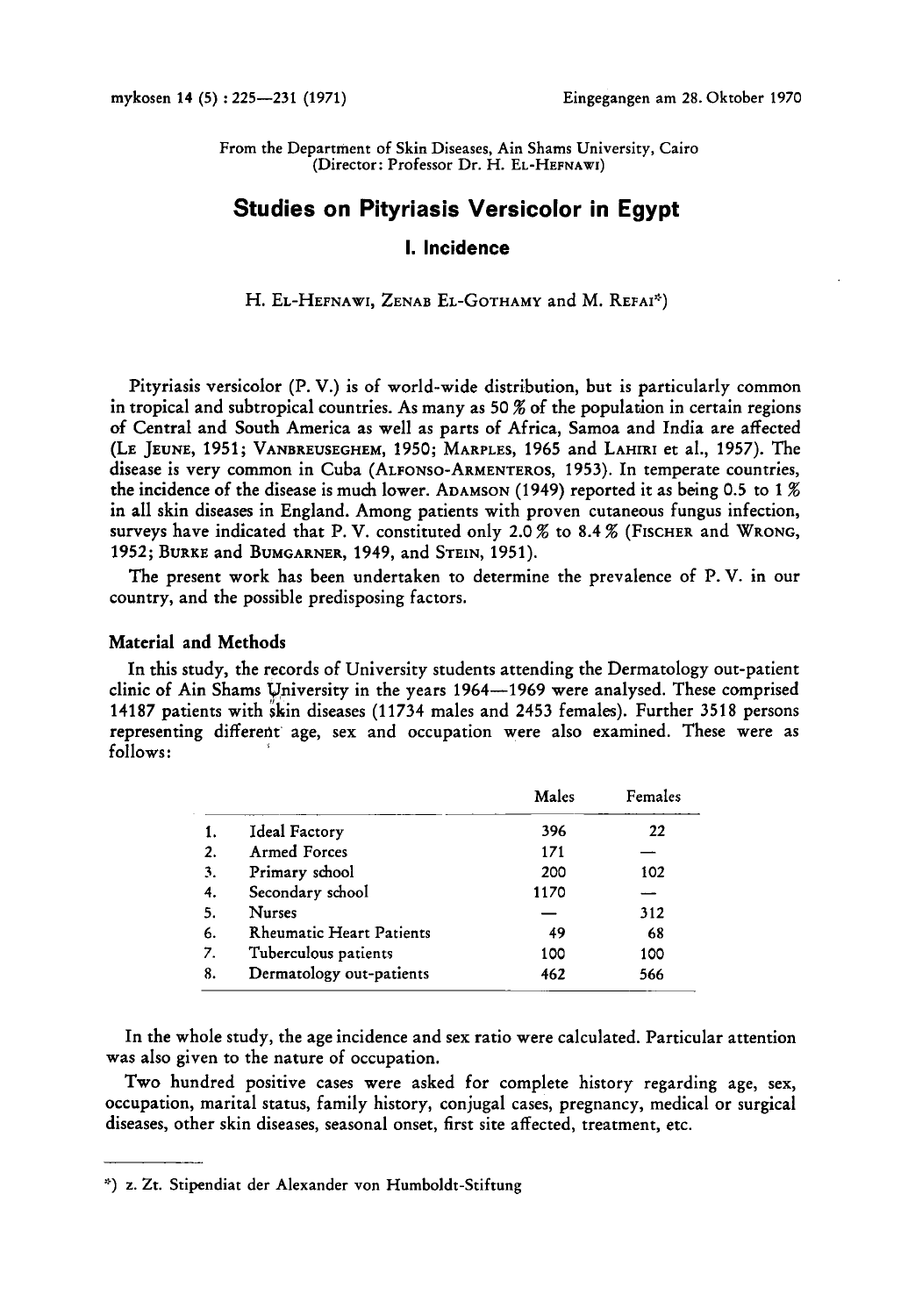## Results

In the years **1964-1969,** a number of **14187** University students attended the dermatology out-patients clinic because of various skin diseases. Out of them **929** patients **(6.5** *X)*  were found to have lesions of P. V. (Table I).

| Year  | No. of<br>Skin Diseased<br>patients | No. of P.V.<br>patients | Percentage |
|-------|-------------------------------------|-------------------------|------------|
| 1964  | 1729                                | 99                      | 5.6        |
| 1965  | 2974                                | 157                     | 5.2        |
| 1966  | 3768                                | 315                     | 8.3        |
| 1967  | 1 3 9 2                             | 93                      | 6.6        |
| 1968  | 2639                                | 143                     | 5.4        |
| 1969  | 1685                                | 122                     | 7.1        |
| Total | 14 187                              | 929                     | 6.5        |

Table I: Number and Percentage of P. **V.** Cases Among University Students Attending the Dermatology Out-patient Clinic in **1964-1969** 

During these **6** years, the percentage of infection varied from **5.2** to **8.3** % but did not show a regular increase or decrease. It is also clear from Fig. I that affection was more common in males than in females.



Fig. **1** : Pityriasis versicolor in university students attending the Dermatology out-patient clinic in **1964-1969** 

As seen in Table **11,** soldiers presented the highest percentage of infection **(16.3** %). In nurses, only **3** out of **312** persons were affected **(0.9** %). Rheumatic patients (mostly **5** to **10** years old) were completely negative and tuberculous patients showed a percentage of **6.5** of P. **V.** cases.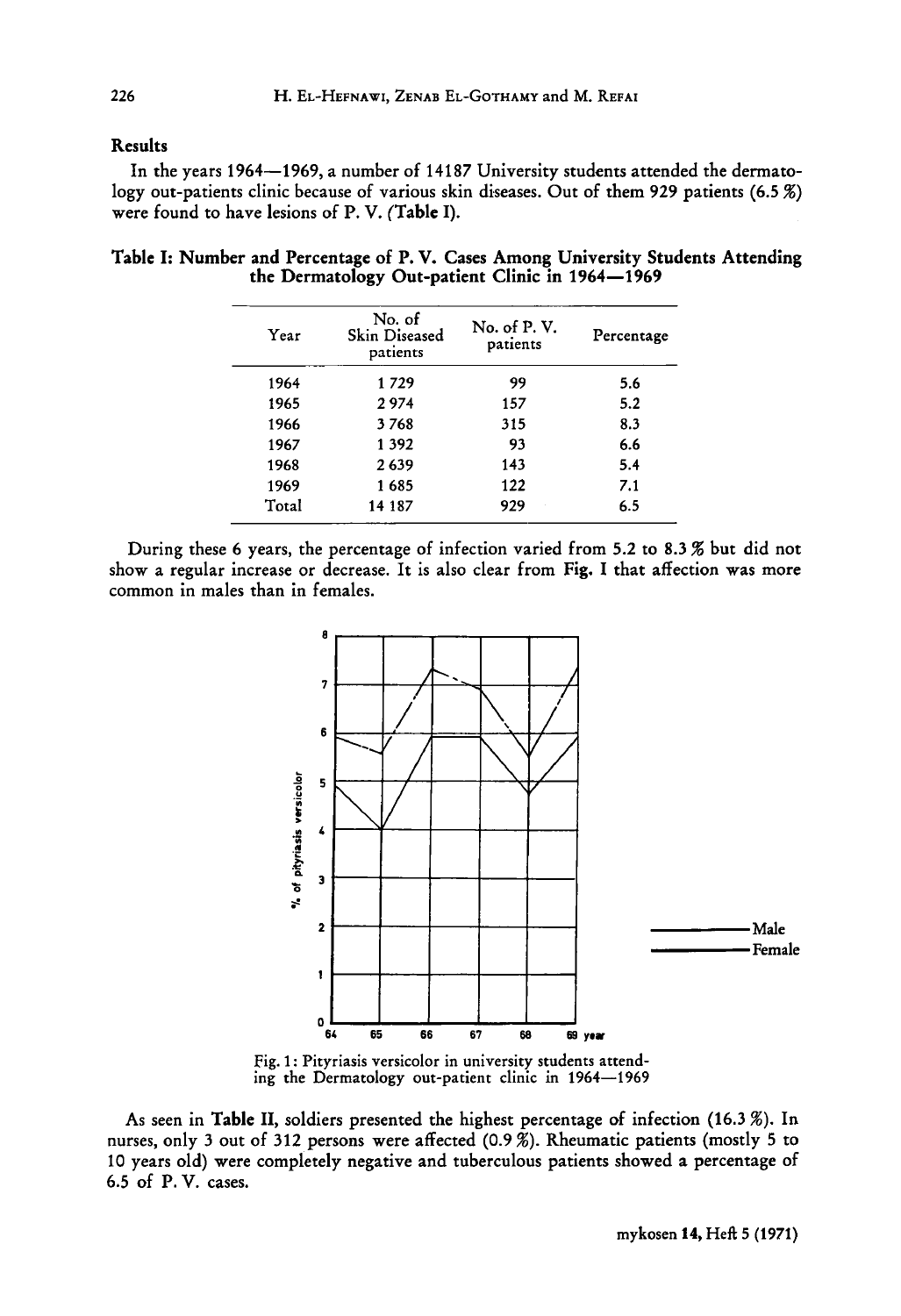|                          | No. of<br>examined<br>persons | No. of<br>P.V.<br>persons | Percentage |
|--------------------------|-------------------------------|---------------------------|------------|
| Workers                  | 418                           | 23                        | 5.5        |
| Soldiers                 | 171                           | 29                        | 16.3       |
| Students:                |                               |                           |            |
| a) primary school        | 302                           |                           |            |
| b) secondary school      | 1 170                         | 63                        | 5.4        |
| <b>Nurses</b>            | 312                           | 3                         | 0.9        |
| Dermatology out-patients | 1 028                         | 63                        | 6.1        |
| Rheumatic heart patients | 117                           |                           |            |
| Tuberculous patients     | 200                           | 13                        | 6.5        |
| Total                    | 3718                          | 194                       | 5.2        |

|  |  |  |  |  |  |  |  |  |  | Table II: Incidence of P. V. Among Persons of Different Occupations |
|--|--|--|--|--|--|--|--|--|--|---------------------------------------------------------------------|
|--|--|--|--|--|--|--|--|--|--|---------------------------------------------------------------------|

The importance of the type of work seems to lie mainly in its effect on the production of excessive sweating. Taking Ideal Factory as an example (Table III), we found that comparison of Group B with the remaining groups in the factory, gave rise to a statistically significant figure **(3.897),** the limiting value is **3.841.** Comparing the various groups with each other, the only statistically significant figure **(7.388)** was obtained between group B and group D. The latter group comprised copper workers, who sweat extensively because of the high temperatures they are exposed to during their work time. Also comparing group D with the whole factory, the difference was found to be statistically highly significant.

|              | Type of Work   | No. of<br>persons<br>examined | No. of<br>P.V. | Percentage |
|--------------|----------------|-------------------------------|----------------|------------|
| A)           | Painting       | 47                            | 2              | 4.2        |
| B)           | Office         | 110                           | 2              | 1.8        |
| $\mathbf{C}$ | Carpentary     | 139                           | 10             | 7.1        |
|              | D) Copper work | 57                            |                | 12.2       |
| E)           | Kitchen work   | 22                            | 2              | 9.0        |
| F)           | Leather work   | 43                            |                |            |
|              | Total          | 418                           | 23             | 5.5        |

Table 111: Incidence of **P.** V. in Ideal Factory

The youngest male patient seen in this survey was a boy of **11** years old, giving a history of 6 months duration of the same lesions. The youngest female patient was a girl of **12** years old; she gave a positive history of the skin condition on the chest and back of **5** years duration. The commonest age group affected was **25-30** years in males, and **20-25** years in females (Table IV).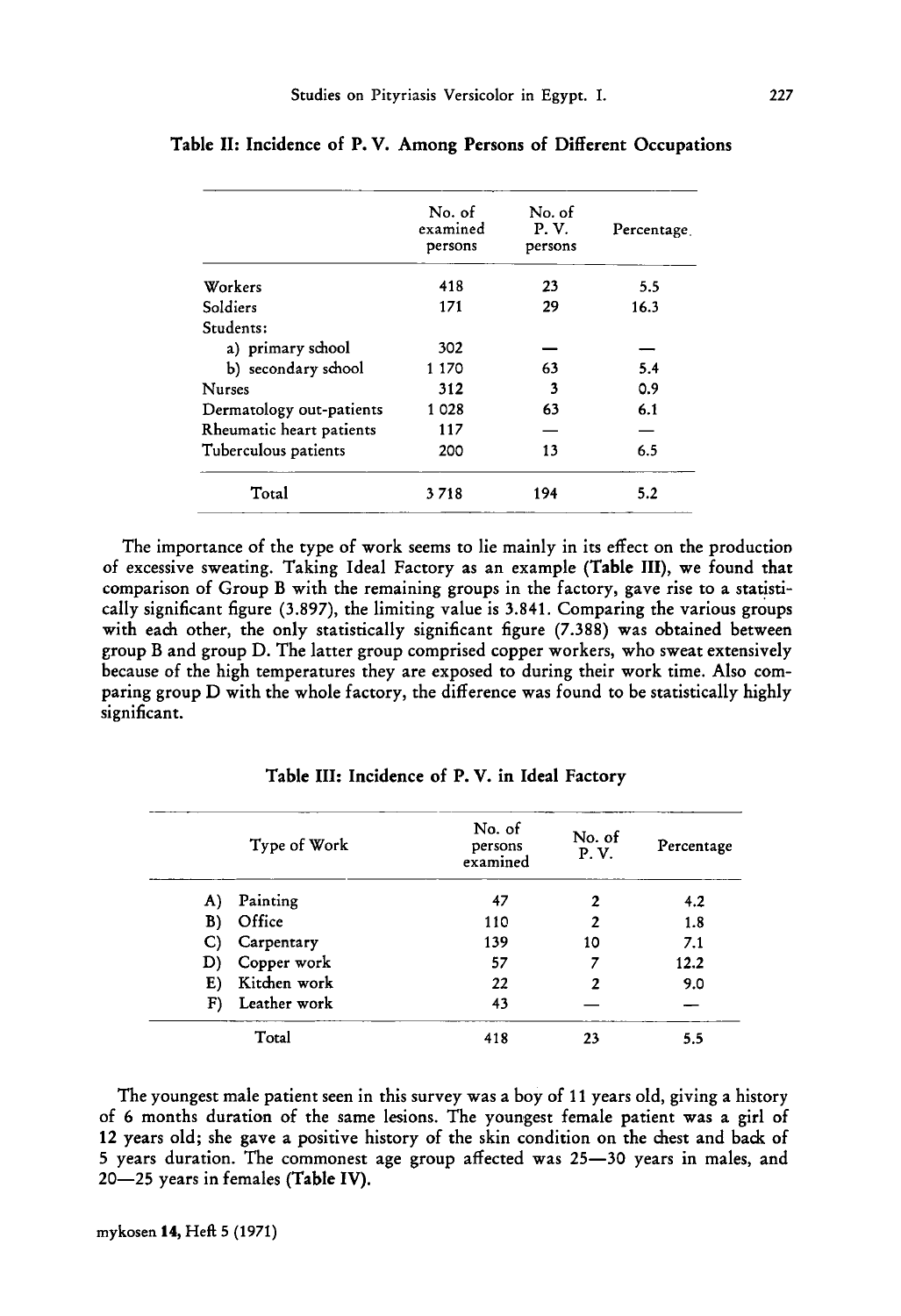|                               | Age in years |           |  |  |
|-------------------------------|--------------|-----------|--|--|
|                               | Male         | Female    |  |  |
| Youngest patients             | 11           | $12 \,$   |  |  |
| Oldest patients               | 61           | 46        |  |  |
| The common age group affected | $25 - 30$    | $20 - 25$ |  |  |





In 50 cases there was positive family history of **P.V.** affection (Table **V).** Eleven patients were either father or mother, who were first affected in the family. The disease appeared then on the skin of their children. However, in most cases the parents were cured before birth of child.

| No. of<br>Patients | 1st Case            | 2nd Case                    | Time Interval                                                    |
|--------------------|---------------------|-----------------------------|------------------------------------------------------------------|
| 14                 | Father or<br>Mother | Son or<br>Daughter          | In most cases the parents<br>were cured before birth<br>of child |
| 30                 | <b>Brother</b>      | <b>Brother</b><br>or Sister | From 2 weeks up to<br>5 years                                    |
| 7                  | Sister              | Sister<br>or brother        | $3$ months $-3$ years                                            |
|                    | Cousins             | Cousins                     | not known                                                        |

|  |  | Table V: Positive Family History of P.V. |  |  |  |  |  |  |
|--|--|------------------------------------------|--|--|--|--|--|--|
|--|--|------------------------------------------|--|--|--|--|--|--|

mykosen **14, HeR 5** (1971)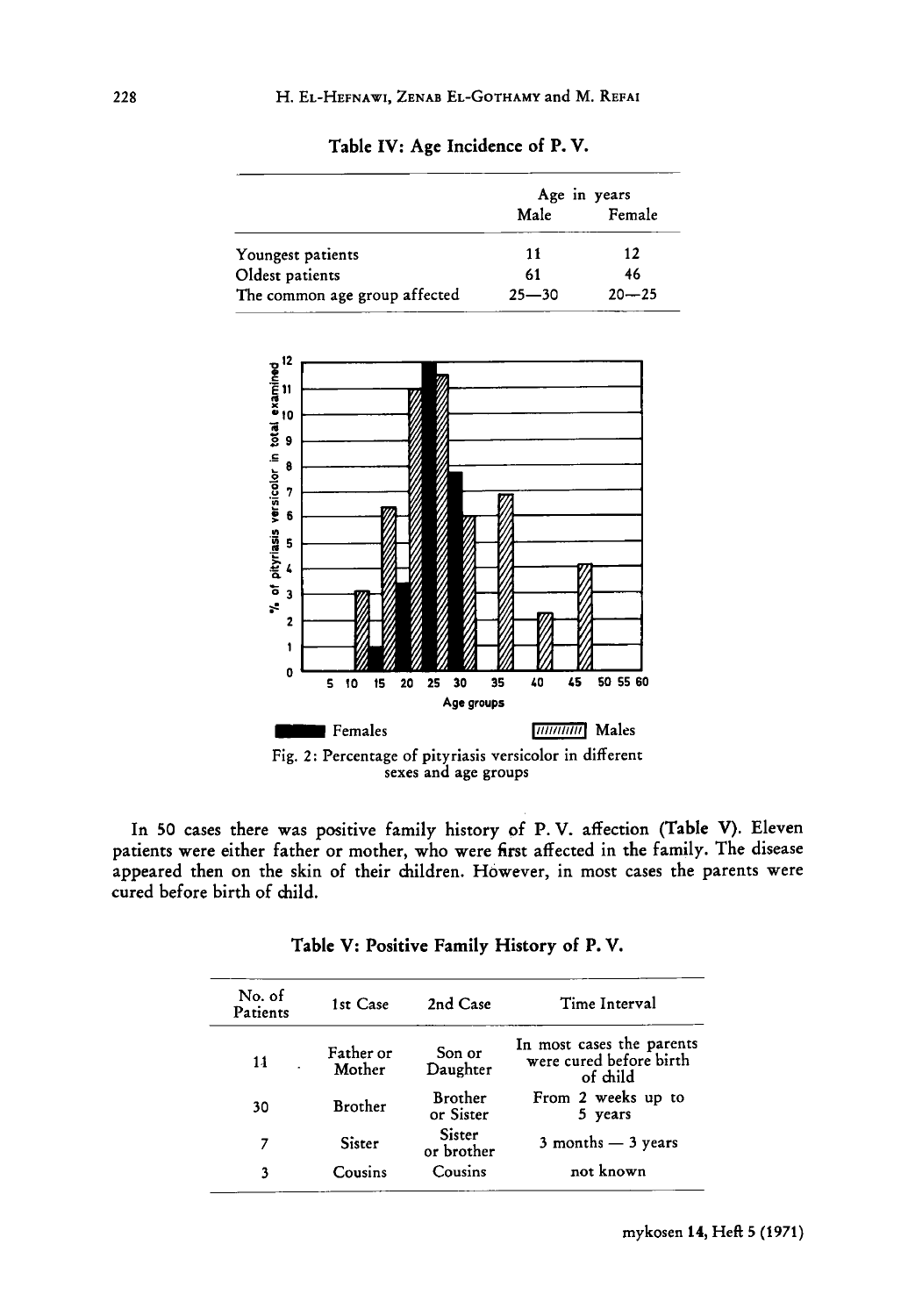Thirty brothers contracted the disease at first and introduced it in their families, then lesions began to appear on their brothers, and sisters after 2 weeks to **5** years. Nine sisters were first affected, then the disease appeared mostly on their sisters and also their brothers after a period of **3** months to **3** years.

Twenty males were married; only 2 gave positive history of affection in wife. Of the **35** married women, **3** gave positive history of affection in husband. Table VI lists these **5** cases and shows time interval. In all **5** cases the second case occurred while the first was still active.

| First Case           |                   | Positive<br>Second Case History Be-<br>fore Marriage | Time Interval<br>Between Affection<br>of 1st & 2nd Case |
|----------------------|-------------------|------------------------------------------------------|---------------------------------------------------------|
| Husband              | Wife *            | No                                                   | 2 years                                                 |
| Husband <sup>*</sup> | Wife              | No                                                   | 3 months                                                |
| Husband              | Wife <sup>*</sup> | No                                                   | 3 months                                                |
| Husband              | Wife*             | $Yes +$                                              | 18 months                                               |
| Husband*             | Wife              | $Yes +$                                              | 3 months                                                |

Table VI: **P.** V. In Married Couples

\* Patient Examined

+ Husband

Of the 200 P. V. patients, only **35** gave a history of either internal diseases **as** asthmatic bronchitis, tuberculosis, renal diseases or operations, as appendectomy and tonsillectomy. However, no single patient noticed any change in P. V. lesions during the medical disease or after operation.

Two females were pregnant when examined. They came back after delivery with the same lesions. Another two patients gave a history of first appearance of P. V. lesions during pregnancy. In one case, the lesions started at the 5th month and the 2nd case at the 7th month of pregnancy. Both of them did not notice any change in lesions after delivery.

#### **Discussion**

EL-ZAWAHRY **(1963)** examining patients with variable dermatoses found 70 out of **2000** patients to have P. V., i. e. **3.5** %. In our study, the incidence of P. V. among dermatology out-patients was higher, **6.1** %. However, this figure is low compared with the incidence of P.V. in tropical climates, which was found to be as high as **50%** of the population in Central and South America, as well as parts of Africa (LE JEUNE, **1951,**  VANBREUEGHEM, 1950); Samoa (MARPLES, **1965),** and India (LAHIRI et al. **1957).** 

As regard the sex ratio of P. V., males and females according to most authors are about equally affected (LEWIS et al. **1958,** EL-ZAWAHRY, **1963,** HILDICK-SMITH et al. **1964,** and BEARE et al. **1968).** ROBRETS, studying 87 patients found sex ratio to be **3** : 2 males to females. In our study, the sex ratio was found to be **1.8** : **1** males to females. This difference is statistically highly significant.

Pityriasis versicolor is known to affect mainly young adults (BURKE, **1961,** WILSON and PLUNKETT, **1965** and BEARE et al. **1968);** but it may occur in children and in the aged. In this study, the youngest male patient seen was **11** years old, having the skin condition for six months. The youngest female patient was **12** years old, giving a history of five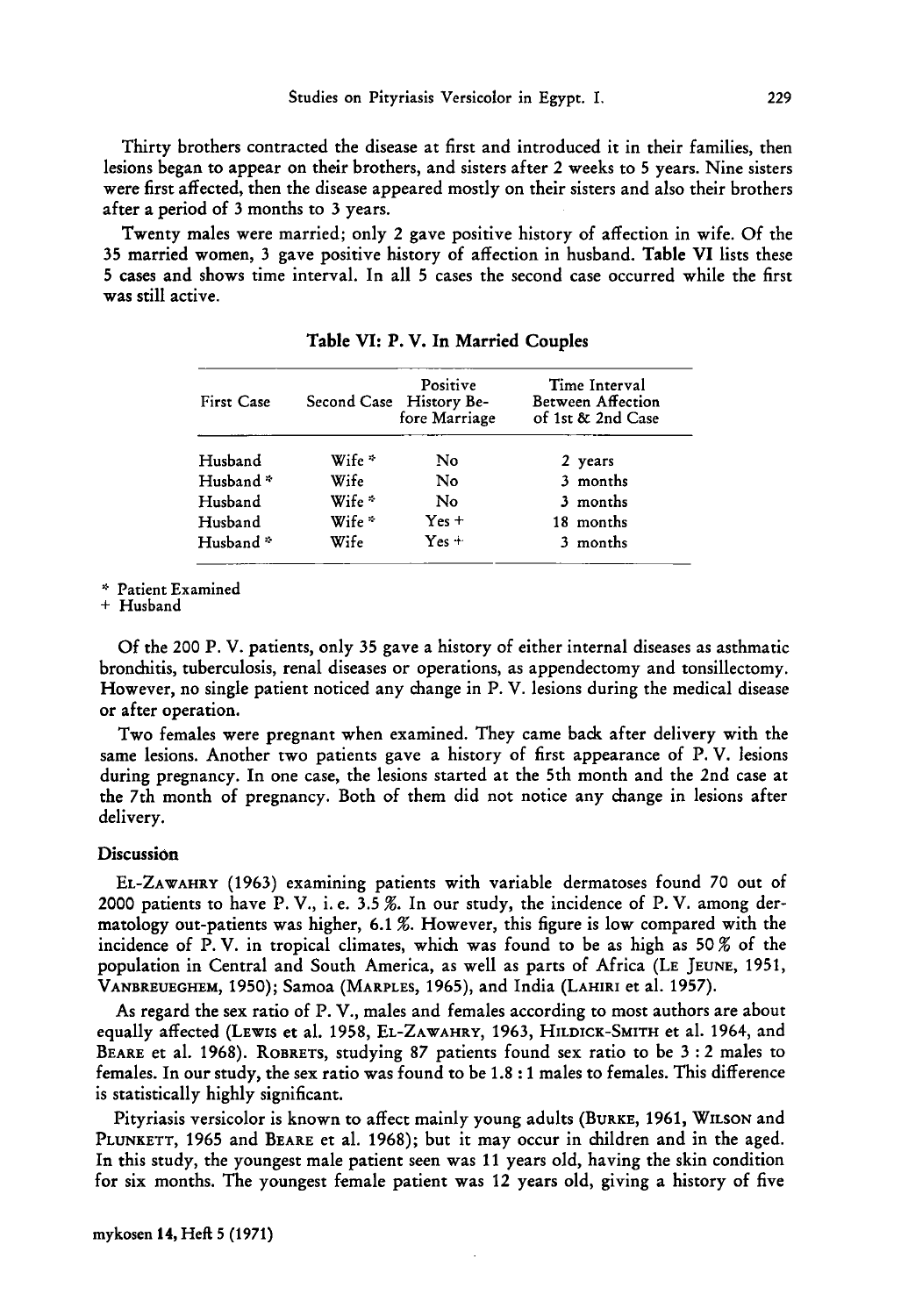years duration of the skin condition. Examining **453** children under ten years of age, none was found to be affected. MICHALOWSKI and RODZIEWICZ **(1963),** examining **305**  children in Poland, reported an incidence of **10.8** %. Two of the cases observed by them were under one year of age; a girl of **11** months and **12** months old boy. MARPLES **(1950)**  reported two cases (one male and one female) under six months of age in Western Samoa. But the youngest case of P.V. reported was that of SMITH et al. (1966) in an 8-weeks old male infant. The oldest male seen in our study was **61** years old. The oldest female was **46** years old. Both were midically and surgically free. ROBERTS **(1969)** reported that the oldest male and female in his study were **45** and **43** years respectively. The same author also reported another case, a **61** years old male patient who had a serious disease in addition to P. V.

The observation that infection is particularly prevalent in those who perspire profusely and neglect personal cleanliness is open to discussion. Thirteen females **(6.5** %) and **16** males (8 %) out of the **200** cases studied were found to perspire profusely. Thirty-eight males **(19%)** and **7** females **(3.5** %) in the same series were engaged in hobbies that provoke sweating, while in **2** of the affected male patients, the tendency to sweat was less than normal. In the statistical analysis of the results obtained from the Ideal Factory (Table 111), the only statistically significant results obtained when copper workers were compared with other employees in the same factory. This indicates that continuous excessive sweating during working hours may play a role in predisposition to this disease.

Malnutrition, avitaminosis, tuberculosis and other ailments as well as operative interference were not found to be evident predisposing factors. Seven patients **(3.5** %) suffered from a medical disease, and **9** showed evidence of malnutrition. Examination of **200** tuberculous patients revealed an incidence of **6.5** %. On the other hand, no single case of P. V. could be detected in **117** cases with severe rheumatic heart affection.

The association of P. V. with pregnancy was frequently mentioned (BURKE, **1961,**  ROBERTS, **1969).** In our studies of **200** positive cases, there were **35** married women. Two of them noticed the first appearance of their rash during pregnancy, two others were pregnant when examined. The disease did not disappear spontaneously at term in any of these women.

The seasonal variation of P.V. is frequently mentioned. It is reported to be more in the warm months of the year (SAMS, **1951;** ROBINSON and YAFFI, **1956,** and ROBERTS, **1969).** This is also evident in the present study, at **139** patients out of the **200 (69.5**  noticed the first appearance of the lesion during the period from April to June: again, it was noticed that the spread of already existing lesions of P. V. did take place in these warm months too.

There is some evidence that susceptibility in P. V. might be genetically determined. It was observed that more than one sibling in a family (Table V) can contract the infection **(50** cases were recorded, i.e. **25%),** while in spite of the long intimate contact (up to **25** years) between the parents, yet the infection was found to be restricted to one of them **(5** of the **55** examined married patients, i. e. **9.1** %). Of **29** married patients examined by BURKE, **(1961), 17** % reported familial incidence but none reported infection in their conjugal mates. ROBERTS **(1969)** reported **3** conjugal cases among **41** married subjects and reported a positive family history of P. V. in **5** out of **85** patients.

#### **Summary**

This work was undertaken to establish the prevalence of pityriasis versicolor in Egypt through wide survey of different groups of people, of different occupations and belonging to different age groups.